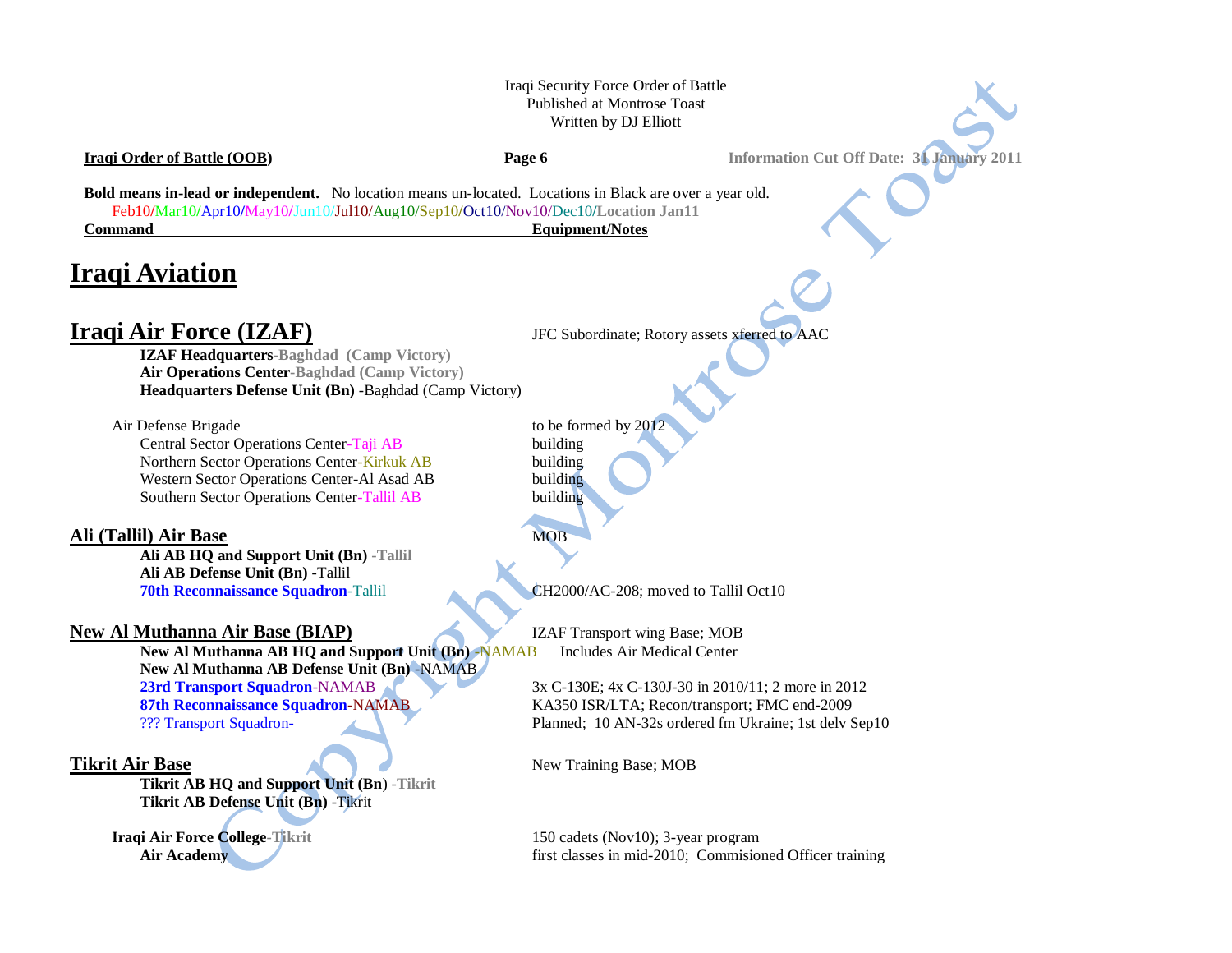### **Air Force Enlisted Basic Military Training Air Force Warrant Officer Course**

## **Kirkuk Regional Air Base (Kirkuk IAP)** FOB

**Kirkuk AB HQ and Support Unit (Bn)** -Kirkuk AB **Kirkuk AB Defense Unit (Bn)** -Kirkuk AB **3rd Reconnaissance Squadron**-Kirkuk AB RC-/AC-/C-208 Caravan ISR/LTA; A/G trng Apr09

Al Asad Regional Air Base FOB Al Asad AB HQ and Support Unit (Bn) **-Al Asad** planned 2012 Al Asad AB Defense Unit (Bn) - planned 2012

Balad Regional Air Base FOB Balad AB HQ and Support Unit (Bn) -Balad Balad AB Defense Unit (Bn) -

Q-West Regional Air Base FOB; F16s/new helos? Q-West AB HQ and Support Unit (Bn) -Q-West Base turn over to IqAF July 2010 Q-West AB Defense Unit (Bn) -Q-West

??? Fighter Squadron-<br>
New F16s in 2013? ??? Fighter Squadron- Used Mirage 2000s in 2012? ??? Fighter Squadron- Used Mirage 2000s? ??? Fighter Squadron- JF17s? ??? Fighter Squadron-<br>204th Training (Jet) Squadron-<br>planned ??? unknown Squadron Prob fighters ??? unknown Squadron Prob fighters ??? unknown Squadron Prob fighters ??? unknown Squadron Prob fighters ??? unknown Squadron Prob fighters ??? unknown Squadron Poss L15 Trainers? ??? unknown Squadron

**Iraqi Army Aviation Directorate** AKA Army Air Corps (AAC); IGFC subbordinate;

**AAC Headquarters-Taji AB** 

**Flight Training Wing** Moving to Tikrit; still in Kirkuk Feb10 **201st Training Squadron**-Tikrit 18xC172; Basic Flt Trng; 202nd Training Squadron-Tikrit 20x Lasta-95 order; 6 conf delv/all delv by end-10 203rd Training Squadron**-Tikrit** Adv Trng; 15 T-6A; 20x max order

25%

Additional IZAF Squadrons Planned (13): 21 sqs plan'd, 8 formed(ing), current A/C orders infer: planned; 24 T-50, Hawk, or Maki 346 [poss used L159]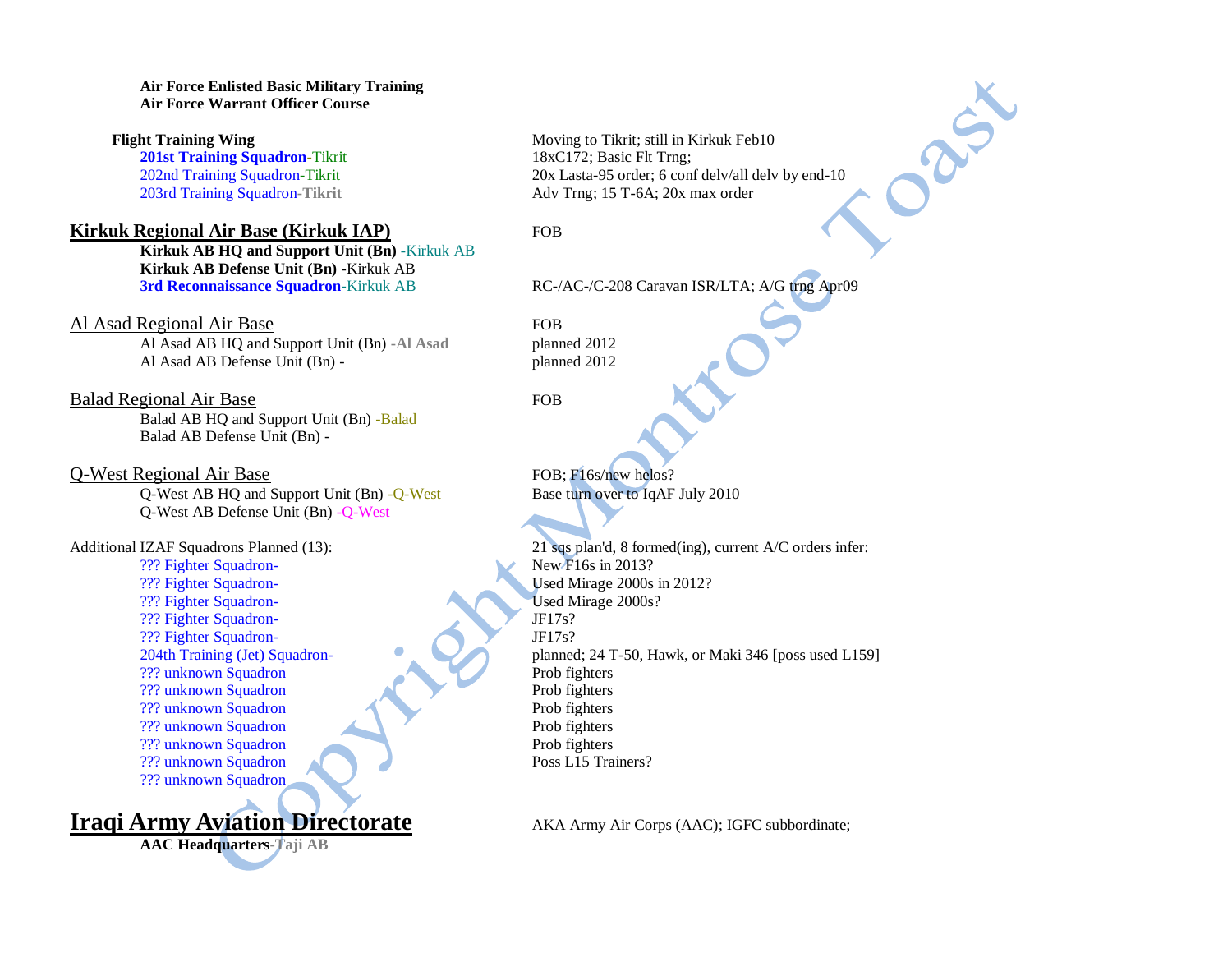**Taji AB HQ and Support Unit (Bn) -Taji AB Taji AB Defense Unit (Bn)** -Taji AB **2nd Utility/Scout Squadron**-Taji AB Huey II; NVG trng in Feb09; **15th Special Operations Squadron-Taji AB** MI17v5; Dedicated ISOF support 88th Utillity/Scout Squadron**-Taji AB** SA342s; trng in prog

## **Basrah Army Regional Air Base** FOB AAC

**Basrah AB HQ and Support Unit (Bn)** -Basrah AB **Basrah AB Defense Unit (Bn)** -Basrah AB **4th Transport Squadron**-Basrah AB MI17; moving fm Taji AB to Basrah AB Oct10

**Habbenayah AB HQ and Support Unit (Bn)** -Habbenayah **Habbenayah AB Defense Unit (Bn)** -Habbenayah **12th Training Squadron**-Habbenayah OH58/Bell 206; moving Nov10 per CO AAC

## **Kut Army Regional Air Base** Mil<sup>7s</sup> to be based here; FOB AAC

**Kut AB HQ and Support Unit (Bn)** -Kut AB including planned ISR ground-station **Kut AB Defense Unit (Bn)** -Kut AB

??? unknown Squadron Attack helicopters? ??? unknown Squadron Attack helicopters? ??? unknown Squadron Attack helicopters? ??? unknown Squadron Attack helicopters?

## Ministry of Interior Aviation Corps Planned/forming

## **Taji Army Air Base** AAC Primary Helo Base; MOB

21st Utillity/Scout Squadron**-Taji AB** Bell-407 ordered; delv by 30Aug11; 3 T407 delv in 2010 ??? Utillity/Scout Squadron**-Taji AB** EC-635 ordered; all delv end11; 2 in Jan11 displayed ??? Air Assault Squadron planned; 1st 8 of 22 ordered MI17CT delv Aug 2010

REA

**Habbenayah Army Regional Air Base** Det fm 4Sq Nov09; FOB; AAC; Helo Trng/Trans Base.

AAC College-Habbenayah **Announced forming 14 Nov 2010** 

Additional AAC Squadrons Planned (9): 8 sqs formed(ing); 17 planned; orders infer: ??? Transport or Air Assault Squadron planned; 5x sqs MI17 crew trnd, 2 equip'd w/3rd forming ??? Transport or Air Assault Squadron planned; 5x sqs MI17 crew trnd, 2 equip'd w/3rd forming ??? Utillity/Scout Squadron- planned; Option for 26x Bell-407, if ex delv by Oct2012 ??? Utillity/Scout Squadron- planned; Option for 26x EC-635; if ex, delv 2012+ ??? Utillity/Scout Squadron- planned; Option for additional SA-342

?? Scout/Recon Squadron- planned DBE supt; 19Nov09 FMS notice 15 helos ?? Utility Squadron- planned DBE/ERF supt; 19Nov09 FMS notice 12 helos